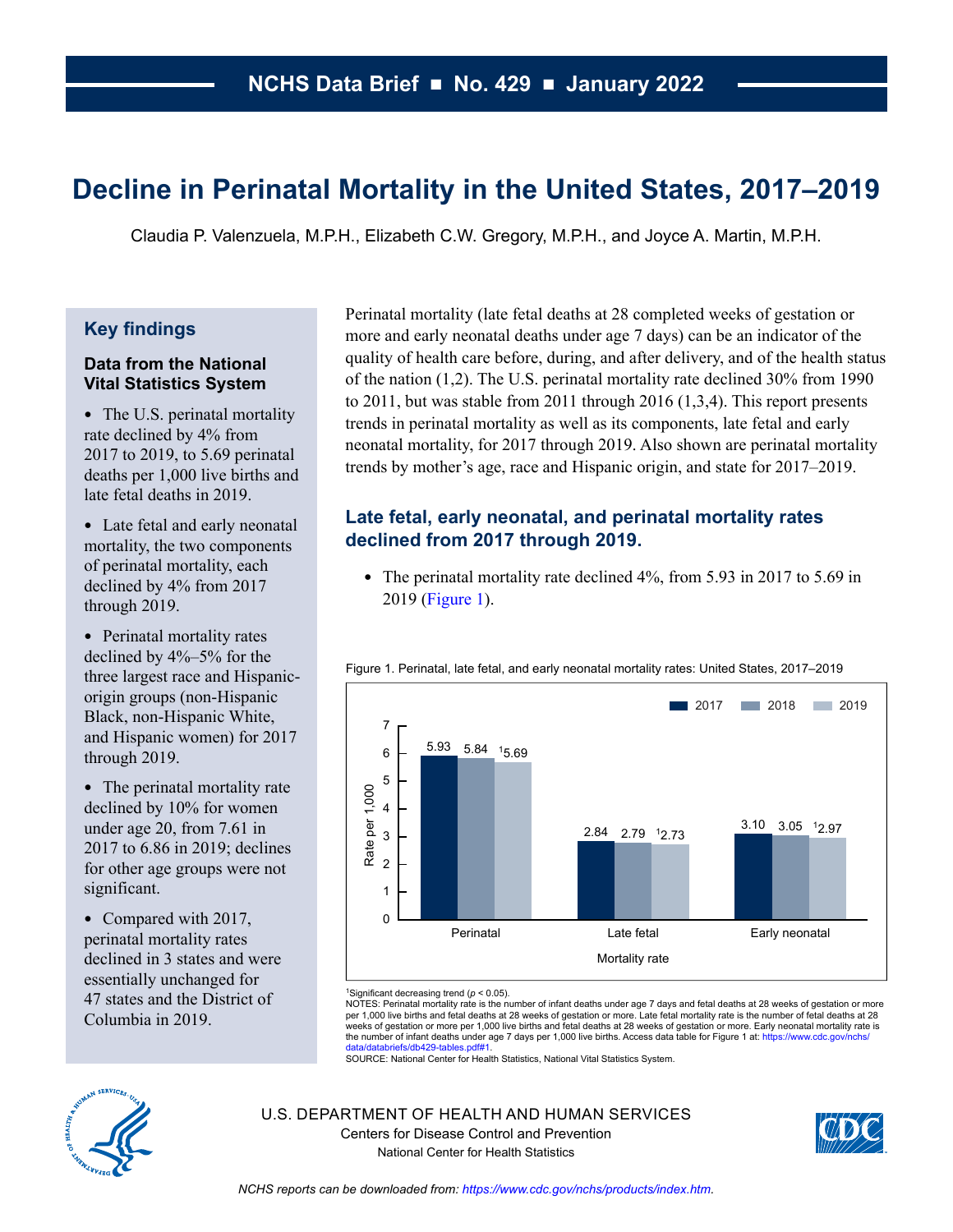• Early neonatal and late fetal mortality rates also declined by 4% from 2017 through 2019. The late fetal mortality rate was 2.84 in 2017 compared with 2.73 in 2019; the early neonatal mortality rate was 3.10 in 2017 compared with 2.97 in 2019.

### **Declines in perinatal mortality rates were not significant for most maternal age groups from 2017 through 2019.**

- The perinatal mortality rate declined by 10% for women under age 20, from 7.61 in 2017 to 6.86 in 2019; declines for other age groups were not significant (Figure 2).
- Age-specific perinatal mortality rates decreased with age, starting with women under 20 (6.86 in 2019) through 30–34 (5.10 in 2019) and then increased among older women, reaching a high of 8.62 for women aged 40 and over.



Figure 2. Perinatal mortality rates, by age of mother: United States, 2017–2019

<sup>1</sup>Significant difference from other age groups ( $p < 0.05$ ).<br>
<sup>2</sup>Significant decreasing linear trend from 2017 through 2019 ( $p < 0.05$ ).<br>
<sup>4</sup>Significant difference from other age groups except 20-24 ( $p < 0.05$ ).<br>
<sup>4</sup>Signi

NOTES: Perinatal mortality rate is the number of infant deaths under age 7 days and fetal deaths at 28 weeks of gestation or more per 1,000 live births and fetal<br>deaths at 28 weeks of gestation or more in a specified age g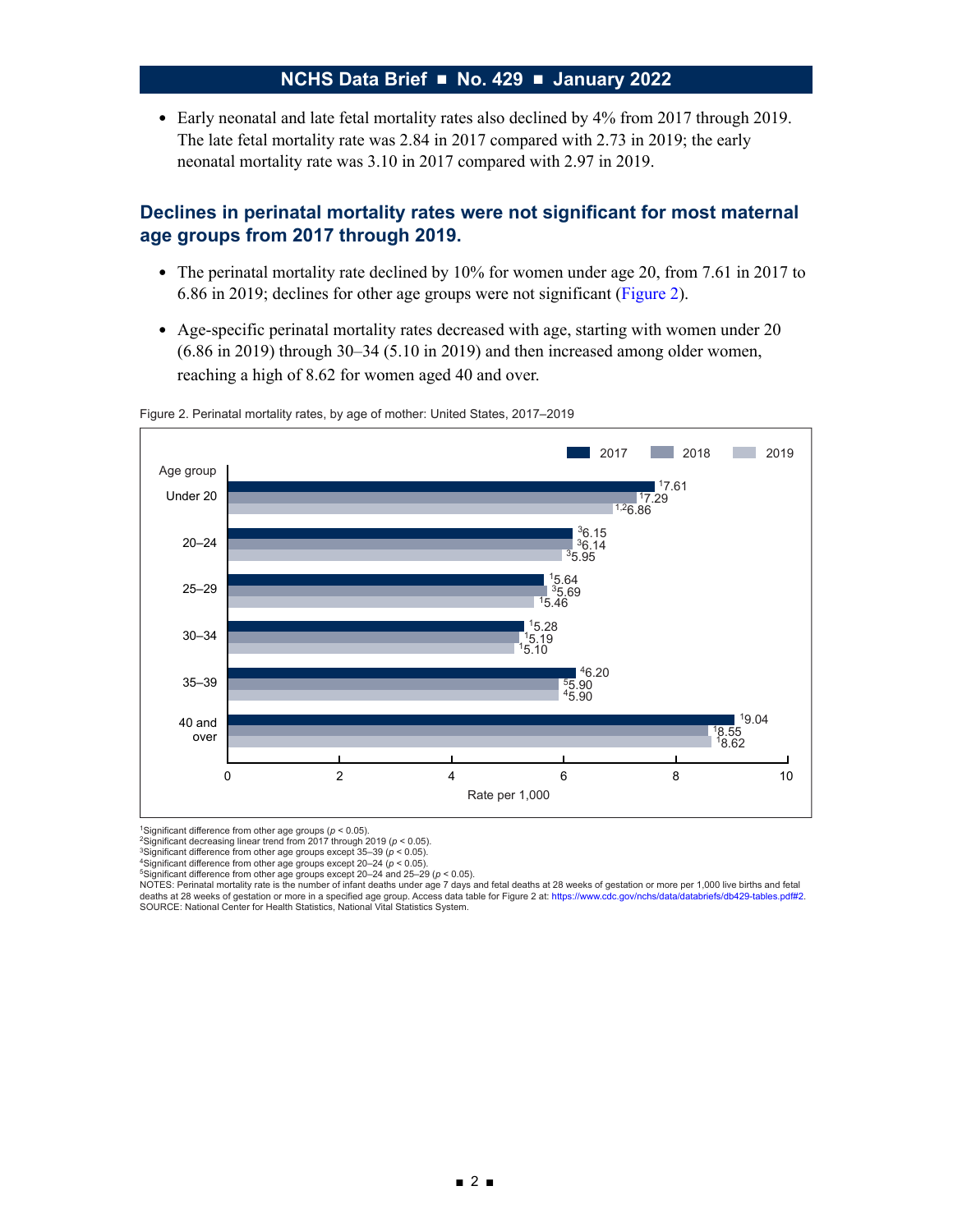## **Perinatal mortality rates declined for non-Hispanic White, non-Hispanic Black, and Hispanic women from 2017 through 2019.**

- Perinatal mortality rates declined from 2017 through 2019 for the three largest race and Hispanic-origin groups (Figure 3). Rates declined 4% for non-Hispanic White women (4.86 to 4.68), and 5% for non-Hispanic Black (10.40 to 9.90) and Hispanic (5.35 to 5.08) women.
- The perinatal mortality rate for non-Hispanic Black women was approximately twice as high as the rates for both non-Hispanic White and Hispanic women for each year.
- The perinatal mortality rate for Hispanic women was  $6\%$ –10% higher than the rate for non-Hispanic White women for all three years.



Figure 3. Perinatal mortality rates, by race and Hispanic origin of mother: United States, 2017–2019

1Significant difference from Hispanic and non-Hispanic White women (*p* < 0.05). 2Significant decreasing trend (*p* < 0.05).

<sup>3</sup>Significant difference from non-Hispanic White women (ρ < 0.05).<br>NOTES: Perinatal mortality rate is the number of infant deaths under age 7 days and fetal deaths at 28 weeks of gestation or more per 1,000 live births a deaths at 28 weeks of gestation or more in a specified race and Hispanic-origin group. Access data table for Figure 3 at: https://www.cdc.gov/nchs/data/

databriefs/db429-tables.pdf#3.<br>SOURCE: National Center for Health Statistics, National Vital Statistics System.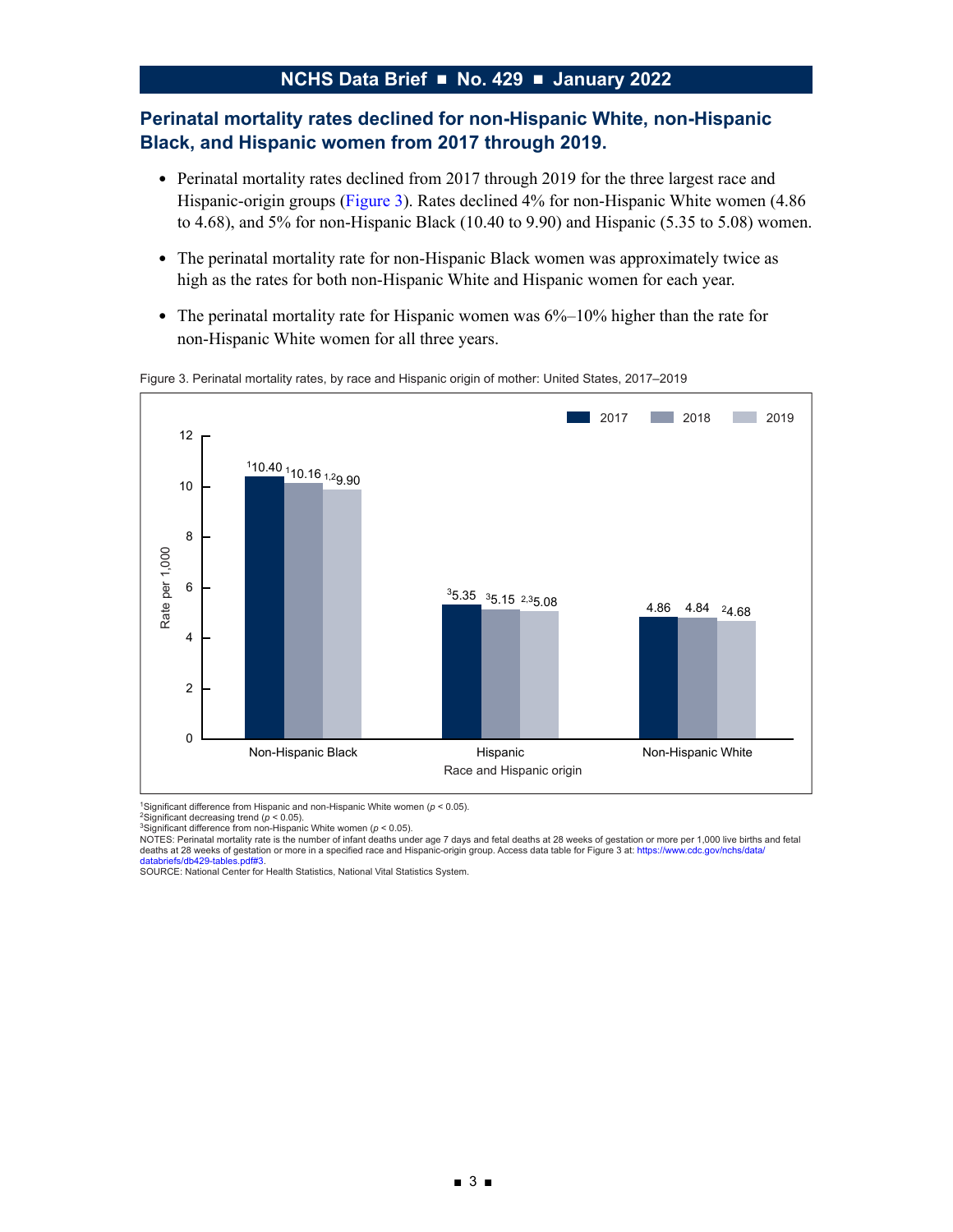# **Perinatal mortality rates declined in three states and were essentially unchanged for most U.S. jurisdictions in 2019 compared with 2017.**

- Perinatal mortality rates declined by 19% in Kentucky (from 6.79 to 5.49), 13% in Indiana (from 6.90 to 5.98), and 11% in Texas (from 5.50 to 4.88) but were essentially unchanged in 47 states and the District of Columbia in 2019 compared with 2017 (Figure 4).
- Perinatal mortality rates for 2019 ranged from a low of 4.11 in Connecticut to a high of 8.56 in Mississippi.
- Compared with the U.S. rate of 5.69, the perinatal mortality rate was lower in 12 states, higher in 12 states, and not significantly different for 26 states and the District of Columbia.



Figure 4. Perinatal mortality rates, by state for 2019 and change in 2019 compared with 2017

NOTES: Rate per 1,000 live births and fetal deaths at 28 weeks or greater. Significant decrease at *p* < 0.05. Access data table for Figure 4 at: https://www.cdc.gov/nchs/data/databriefs/db429-tables.ndf#4 **SOURCE:** National Center for Health Statistics, National Vital Statistics System.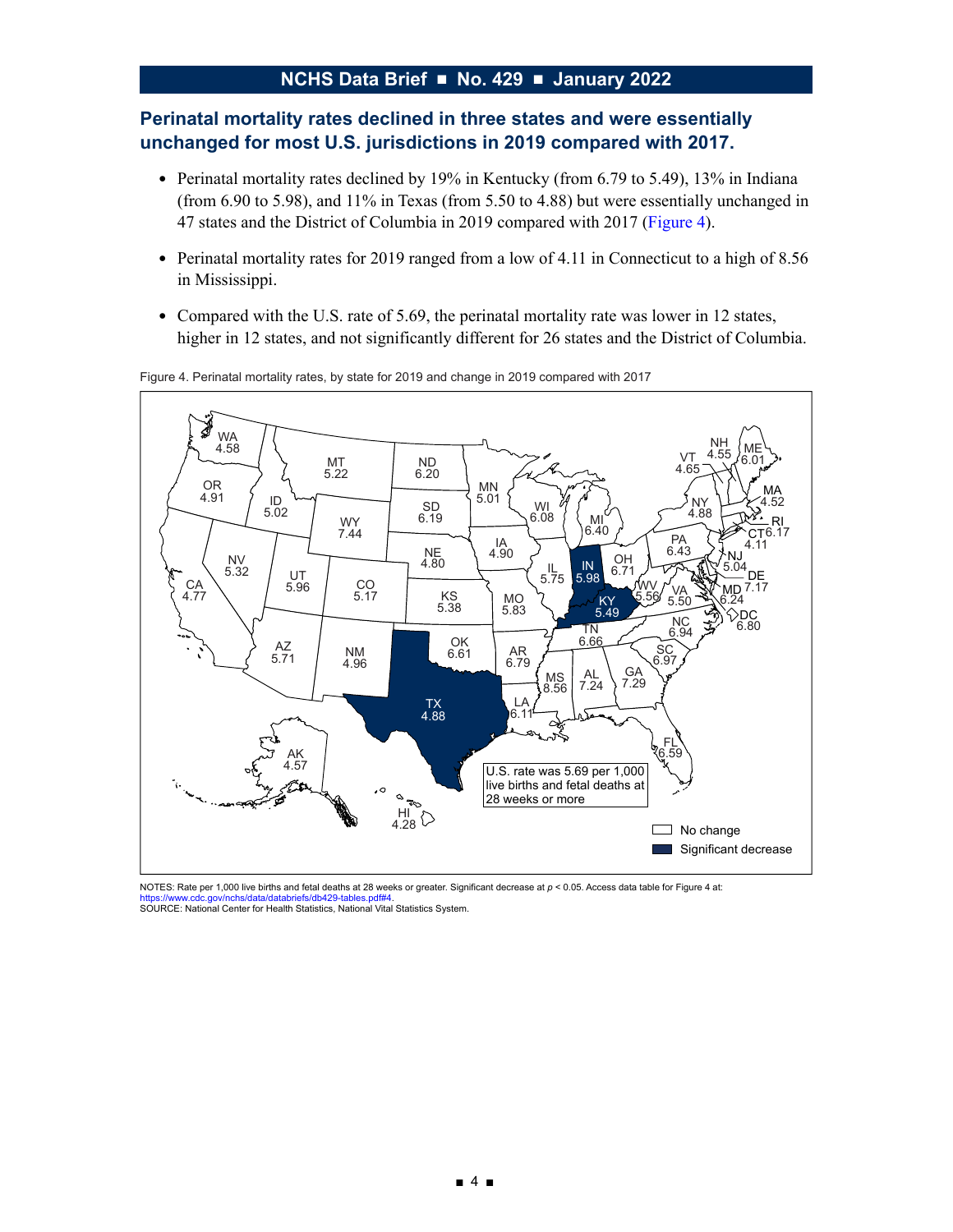### **Summary**

After being essentially stable during 2011–2016, total perinatal mortality and late fetal and early neonatal mortality rates declined 4% from 2017 through 2019 (1,5). Rates for the three largest race and Hispanic-origin groups also declined from 4% to 5%. During this time, rates declined by 10% for women under age 20, while declines for other age groups were not significant. Declines ranging from 11%–19% were seen for three states; rates in the remaining jurisdictions were essentially unchanged. As observed in previous years, the perinatal mortality rate for non-Hispanic Black women was about twice as high as the rates for non-Hispanic White and Hispanic women for each year from 2017 through 2019 (4).

# **Definitions**

Late fetal death: A fetal death at 28 completed weeks of gestation or more.

Late fetal mortality rate: Number of fetal deaths at 28 completed weeks of gestation or more per 1,000 live births and fetal deaths at 28 completed weeks of gestation or more.

Early neonatal death: Death of a live-born infant under age 7 days.

Early neonatal mortality rate: Number of infant deaths under age 7 days per 1,000 live births.

Perinatal death: Infant deaths under age 7 days and fetal deaths at 28 completed weeks of gestation or more.

Perinatal mortality rate: Number of infant deaths under age 7 days and fetal deaths at 28 completed weeks of gestation or more per 1,000 live births and fetal deaths at 28 completed weeks of gestation or more.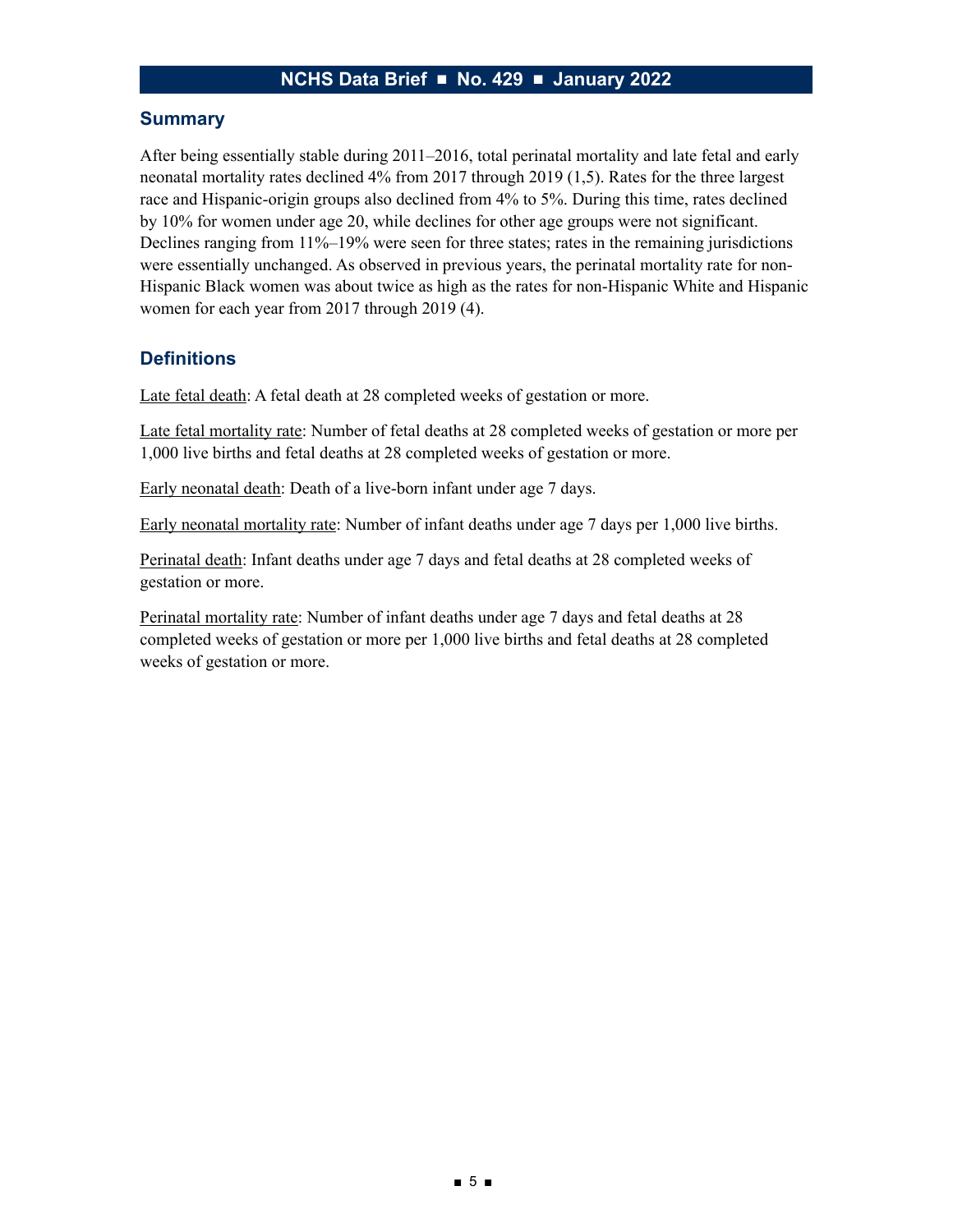#### **Data sources and methods**

This report uses data from the Fetal Death Data File and the Linked Birth/Infant Death Data File from the National Vital Statistics System (NVSS). The national vital statistics fetal death data file includes information from all reports of fetal death filed in the 50 states, the District of Columbia, and the U.S. territories. Although reporting requirements for fetal deaths vary somewhat by state, fetal mortality rates from NVSS generally represent fetal deaths of 20 weeks of gestation or more (1). Fetal death data from NVSS are available by a wide range of maternal and infant characteristics (6). The Linked Birth/Infant Death Data File provides information on infant deaths and live births in the United States (7). Fetal Death and Linked Birth/Infant Death data sets are available from: [https://www.cdc.gov/nchs/data\\_access/Vitalstatsonline.htm](https://www.cdc.gov/nchs/data_access/Vitalstatsonline.htm).

Race and Hispanic origin are reported separately on the U.S. Standard Report of Fetal Death. Data shown by Hispanic origin include all people of Hispanic origin of any race. Race categories in this report are based on bridged race and are consistent with the 1977 Office of Management and Budget (OMB) standards (8), as not all states had implemented the 2003 revision of the U.S. Standard Report of Fetal Death (9), which allows the reporting of more than one race (multiple races) for the mother in accordance with the revised standards issued by OMB in 1997 (10), until 2018.

The differences between rates noted in the text are statistically significant at the 0.05 level unless otherwise noted. References to decreasing or increasing linear trends are statistically significant at the 0.05 level and were assessed using the Cochran–Armitage test for trends, a modified chi-squared test. Comparisons between state rates and U.S. rates took the individual state's contribution to the U.S. rate into account. Therefore, each state rate is compared with a unique U.S. rate independent of the state's contribution to the total U.S. rate.

### **About the authors**

Claudia P. Valenzuela, Elizabeth C.W. Gregory, and Joyce A. Martin are with the National Center for Health Statistics, Division of Vital Statistics.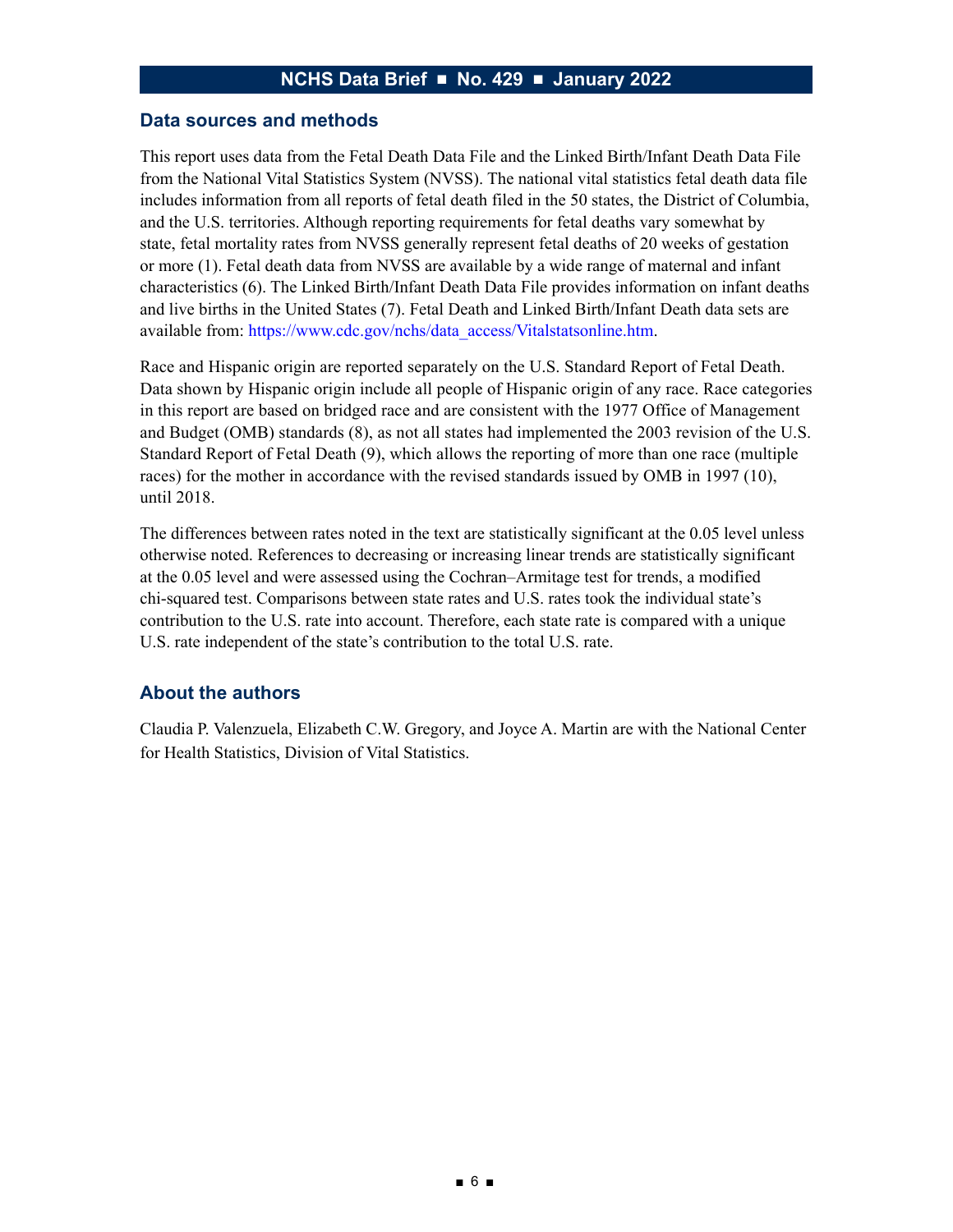### **References**

1. MacDorman MF, Gregory ECW. Fetal and perinatal mortality: United States, 2013. National Vital Statistics Reports; vol 64 no 8. Hyattsville, MD: National Center for Health Statistics. 2015.

2. World Health Organization. Neonatal and perinatal mortality: Country, regional and global estimates. 2006. Available from:<http://apps.who.int/iris/handle/10665/43444>.

3. MacDorman MF, Kirmeyer SE, Wilson EC. Fetal and perinatal mortality, United States, 2006. National Vital Statistics Reports; vol 60 no 8. Hyattsville, MD: National Center for Health Statistics. 2012.

4. Gregory ECW, Drake P, Martin JA. Lack of change in perinatal mortality in the United States, 2014–2016. NCHS Data Brief, no 316. Hyattsville, MD: National Center for Health Statistics. 2018.

5. National Center for Health Statistics. User guide to the period linked birth/infant death public use file (published annually). Available from: [https://www.cdc.gov/nchs/data\\_access/](https://www.cdc.gov/nchs/data_access/VitalStatsOnline.htm) [VitalStatsOnline.htm.](https://www.cdc.gov/nchs/data_access/VitalStatsOnline.htm)

6. National Center for Health Statistics. Fetal death public-use file (published annually). Available from: [https://www.cdc.gov/nchs/data\\_access/VitalStatsOnline.htm.](https://www.cdc.gov/nchs/data_access/VitalStatsOnline.htm)

7. National Center for Health Statistics. Linked birth/infant death public-use file (published annually). Available from: [https://www.cdc.gov/nchs/data\\_access/VitalStatsOnline.htm](https://www.cdc.gov/nchs/data_access/VitalStatsOnline.htm).

8. Office of Management and Budget. Race and ethnic standards for federal statistics and administrative reporting. Statistical Policy Directive No. 15. 1977.

9. National Center for Health Statistics. 2003 revisions of the U.S. Standard Certificates and Reports. Available from: [https://www.cdc.gov/nchs/nvss/revisions-of-the-us-standard-certificates](https://www.cdc.gov/nchs/nvss/revisions-of-the-us-standard-certificates-and-reports.htm)[and-reports.htm.](https://www.cdc.gov/nchs/nvss/revisions-of-the-us-standard-certificates-and-reports.htm)

10. Office of Management and Budget. Revisions to the standards for the classification of federal data on race and ethnicity. Fed Regist 62(210):58782–90. 1997.